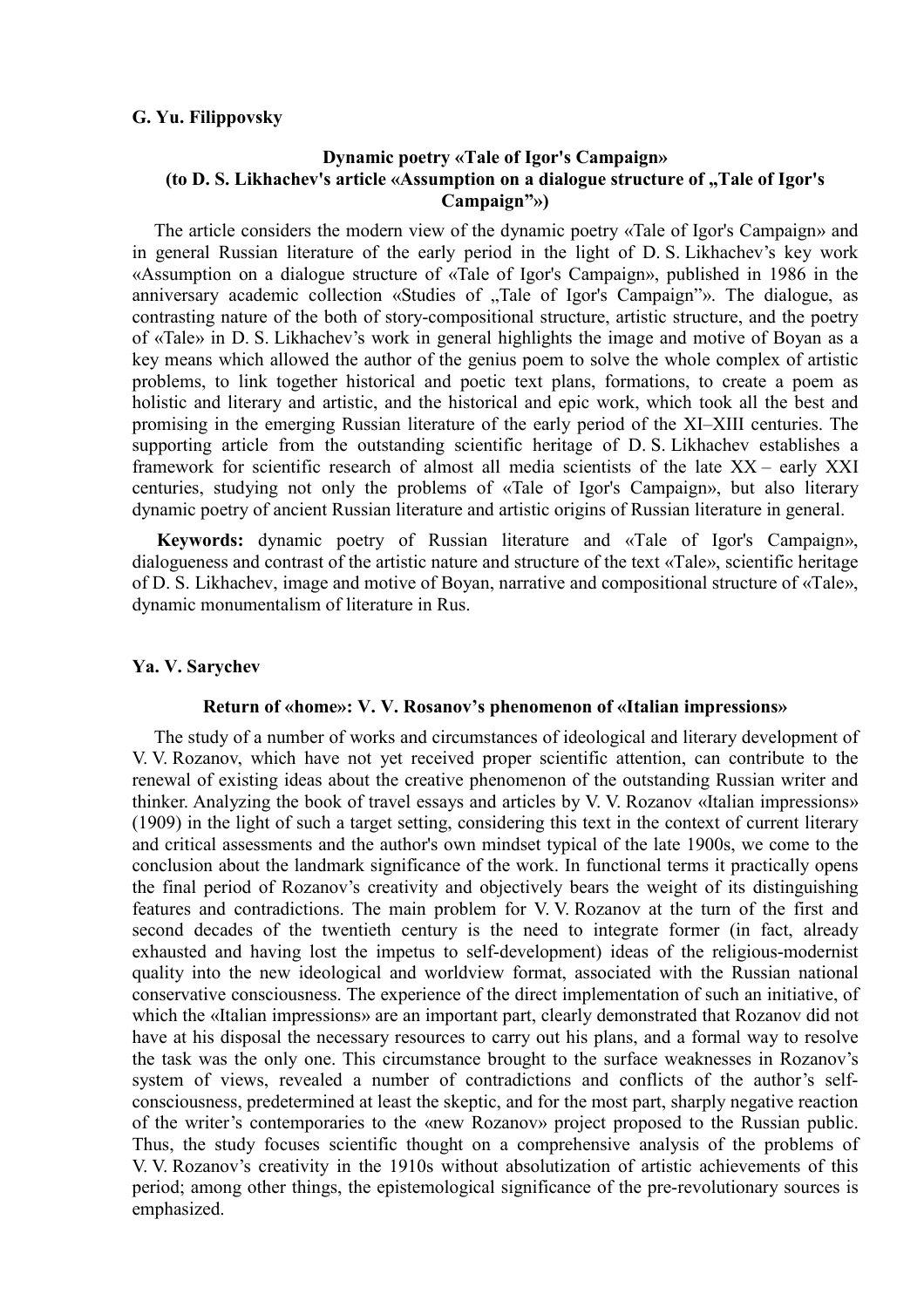**Keywords:** conservatism, modernism, consciousness, problems of evolution, author's position, context, literary and public perception.

## **I. Yu. Luchenetskaya-Burdina**

## **L. N. Tolstoy's emblematic writing**

The article considers the peculiarities of L. N. Tolstoy's individual style in the aspect of the theory «emblematic realism» by R. Gustafson on the example of the story «Father Sergei» and the story «Owner and Worker». Toltoy's subjective awareness of his mission as a prophet leads to the change in the writer's communicative attitudes in the 1880-1890-s. It has been shown that emblematic images in extremely compressed form express the essence of Tolstoy's reflections on true life, and emblematic poetry allows the writer to expand the narrative space. Archetypal images, which are variations on the theme of the main story event, have emblematic sound in the story «Father Sergei». The story «Owner and Worker» contains a wide range of deep meanings. In the context of the writer's late creativity, the category «owner and worker» acquires an emblematic sound. The concept «master» in the meaning of «a person who owns anything» is transformed by Tolstoy and transferred from the realm of commonplace existence to the realm of metaphysical associated with supreme divine power. The master is not man but God. The concept «worker» is associated by Tolstoy with the pan-Christian tradition that every person performs the will of God on earth: God is the Master, man is the worker. The emblematic story of sin and salvation in the story «Father Sergei» acquires genre signs of parable. Emblematic images in extremely compressed form express the quintessence of Tolstoy's reflections on true life. Thus, the concept of «emblematic realism» turns out to be conceptually significant in defining Tolstoy's artistic method. Emblematic poetics allowed the writer to expand the narrative space and give it a spiritual dimension.

**Keywords:** resurrection, narrative space, death, Christian ideology, emblematic realism.

## **Ye.Ya. Antonova, O. V. Alekseeva**

#### **Between documentary and artistic (by example of M. N. Vorob'yova's diary)**

The article is devoted to the problem of the possibility of perception of a household diary as an integral artwork. The conditions under which the reader's attitude to the diary as a work of art becomes possible are considered. Keeping a diary in itself is a form of literary creativity, the diary's author uses in his discursive practice (regardless of whether he is aware of this or not) not only linguistic formulas and templates but also a certain set of literary and genre models. In some cases (when the author describes some incident or scene) a witness or participant in which he was easily detected genre models which he followed. The question of the author's reflection on a diary (who is he, for whom he is writing) and reception of the diary the reader of subsequent generations is also important. At this point the diary is often perceived as a kind of narrative, as evidenced by readers responses to the text. The reader perceives the diary as the story of its author, giving it a plot status. At the same time in case of loss of a part of the text, the death of some pages or even books of the diary the reader continues to perceive the text as a single story, based on his experience of acquaintance with the fiction of the last centuries for which fragmentation is one of the elements of artistry.

By the example of the diary (1938-1945) of Leningrad educator Maria Nikolaevna Vorob'yova the structural features of the diary (space and time, the system of characters) are examined. The author's attitude toward the text and the possibility of numerous readers of this text give us the opportunity to examine the structural features of the diary. The mechanism defining reception of Maria Nikolaevna's diary as the artwork possessing compositional unity is shown.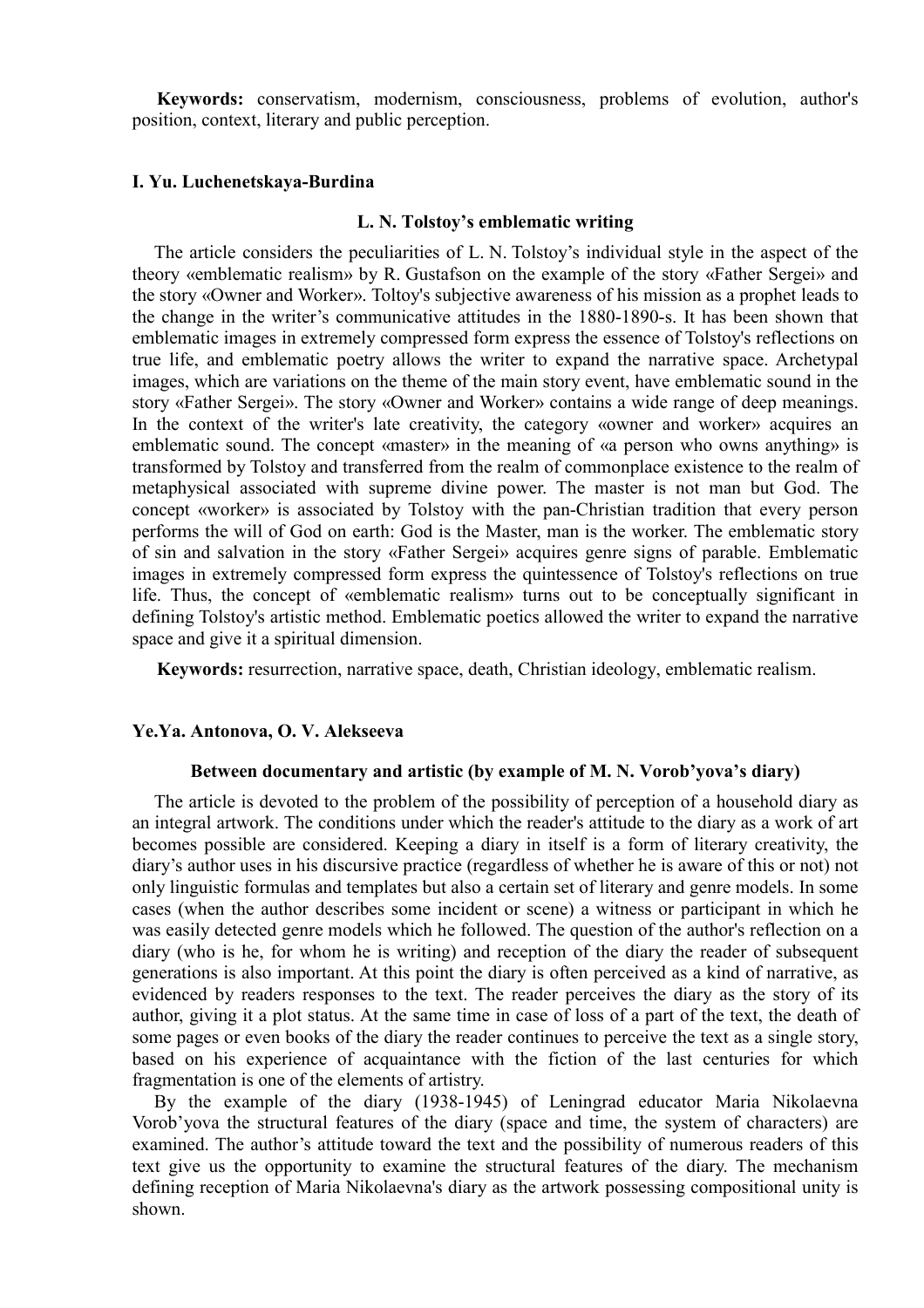**Keywords:** household diary, M. N. Vorob'yova, reception, author, reader, chronotope, system of characters, plot, artistic integrity.

### **A. A. Konovalov**

# **The «writer's» comprehension of Russian literature in literary-critical works of L. D. Rzhevsky**

This article is devoted to the overview and systematization of literary-critical ideas of Leonid Rzhevsky – a writer and a literary critic of the second wave of Russian emigration.

Currently, the genre of literary criticism in the vast legacy of the Russian foreignness has not been studied enough, despite the fact that criticism is recognized as the most significant component in the literature of emigration. And the creativity criticism of L. D. Rzhevsky is not an exception.

This article attempts to analyze the topics constantly addressed by Rzhevsky-writer throughout his scientific work. The result of the study is a detailed description of these topics and their grouping into four clusters of critical issues:

the questions of the relationship between language and culture (the linguistic processes caused by the totalitarian regime in the USSR, in particular, the evolution and peculiarities of the use of the secret writing technique in literary works, which arose as a result of totalitarian prohibitions);

− totalitarianism and aesthetics of literature (including the method of socialist realism as an object of study for literary critic);

the confrontation of Russian culture of emigration and Soviet Russian culture;

the researches dedicated to the work of individual writers and poets, including the recognized classics of Russian literature, Soviet poets and prose writers, writers of the first and second waves of emigration.

The material of this study allows taking a fresh look at the texts of Rzhevsky-writer, because the critical experience has left a significant imprint on the author's fiction.

**Keywords:** emigration, literary criticism, the language and culture of the nation, totalitarian prohibition, secret writing, the method of socialist realism, Russian culture of emigration, Soviet Russian culture.

# **Z. A. Miloslavskaya**

### **Trends in the development of Russian media in the 10-year perspective**

This paper analyzes the development trends of modern Russian mass media – including traditional media, new media and social networks – from the standpoint of assessing the quality of their content. The subject of the study was the media text of Russian media, conveniently divided into two categories for the benefit of this research: the media financed by the government budget and the one having non-government sources of funding. The criteria for analyzing content are formulated as follows: intellectual value, the ability to enrich the consumer with educational information, safety (no harm) for the audience. The competitive advantages of various types of modern Russian media are listed, as well as the main threats to the audience emanating from their product. Among the main threats are the following: manipulation of the audience, including falsification of information; cyberbullying and its subcategory, trolling, in social networks; the formation of dependencies on the content of traditional and new media and social networks; decline in the intellectual value of media materials. An attempt was made to predict the further development of Russian media in the following areas: objectivity of information and the likelihood of abandoning manipulative practices, the intelligence of the media product and its likely diversity – including the availability of new topics. The following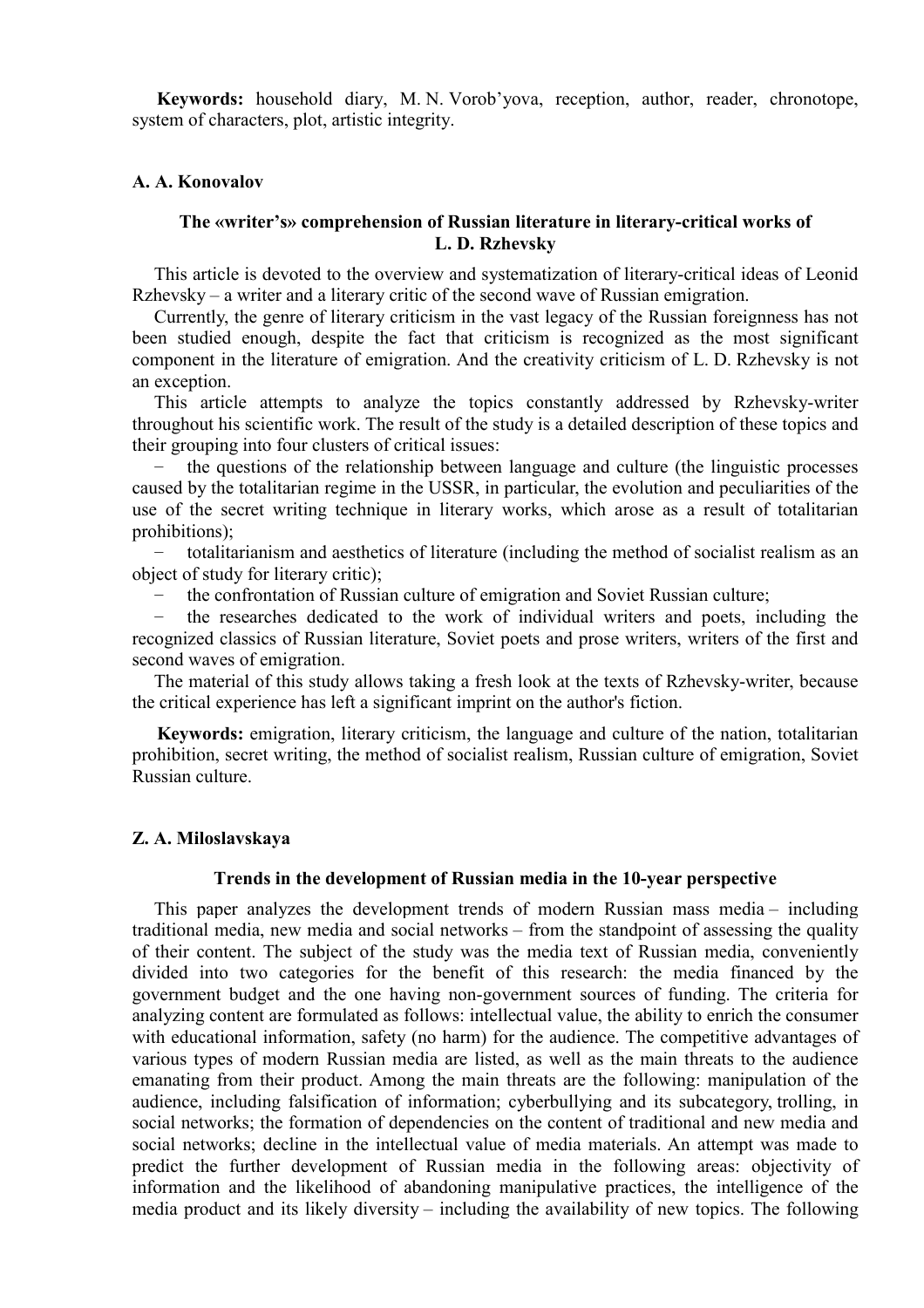assumptions were put forward: there is a possibility of an increase in the share of fake information and in the use of manipulative practices; the most intelligent and secure content is likely to be concentrated in non-political projects; new topics are expected in journalism as an answer to the challenges of the modern world and the emergence of new professions.

**Keywords:** media convergence, polymedia, social networks, media text, post-journalism, infotainment, ecotext, fake, cyberbullying, trolling, manipulation, post-truth.

### **L. V. Selezneva, S. N. Vorobieva**

# **Presuppositional framework as a binding basis of discourse (on PR discourse material and religious discourse)**

In this article we are talking about discourse as a process of text formation, which is considered in conjunction with both external and internal conditions of its formation. The article focuses on the problem of correlation of textual and non-textual level of discourse, which is considered taking into account the presuppositions that play a leading role in the construction of discourse. The appeal to this question is due to the desire of the authors to show how the fund of non-language knowledge is used by communication participants in the formation of meaningful coherence of the text.

Special attention is given to the conditions influencing the choice of this semantic component of the text, the relevance of which to this discourse determines the relevance and / or success of the statement. The perception of speech is influenced by the mechanism of probable prediction, the work of which is ensured by presuppositions. On the basis of selection of the General knowledge of the speaker and the listener, restriction of various presuppositions the presuppositional framework of discourse is formed. The analysis is carried out on the material of texts of religious and PR-discourse, giving the opportunity to show the processes of text-building discourses, which are considered as a mechanism for constructing the text and using the necessary presuppositions in the aspect of its interpretation and identification of implicit information in the text, determining such linguistic meanings as event, fact, evaluation. The category «presuppositional framework» is presented as a formative category of discourse, as it represents the pre-text and post-text period in the process of forming discourse. The analysis is carried out within the framework of discourse analysis using the comparative method of research.

**Keywords:** discourse, text, discourse-analysis, presupposition, text formation, category, subject, PR-discourse, religious discourse.

### **E. V. Bykova**

### **Media dialogue «journalist – journalist» in the aspect of corporate speech behavior**

The purpose of the article is to identify and analyze the peculiarities of corporate speech behavior in the media dialogue in the format «journalist – journalist». Media dialogue, especially if it is represented in the genre of public face interviews, always represents the ideology of the corporate system to which the public face belongs. The specificity of the manifestation of corporate origin in speech behavior corresponds to the communicative status of the speech subject in the system of corporate relations. The communicative status of a journalist is subordinate to the media system, which requires certain speech behavior from members of a specific corporate system at the professional, internal and external corporate levels, compliance with the legal and etiquette norms of the media corporation.

Communicative status is defined by the corporate environment structure that determines the position of the subject of speech in the organizational hierarchy, and is regulated by the ethical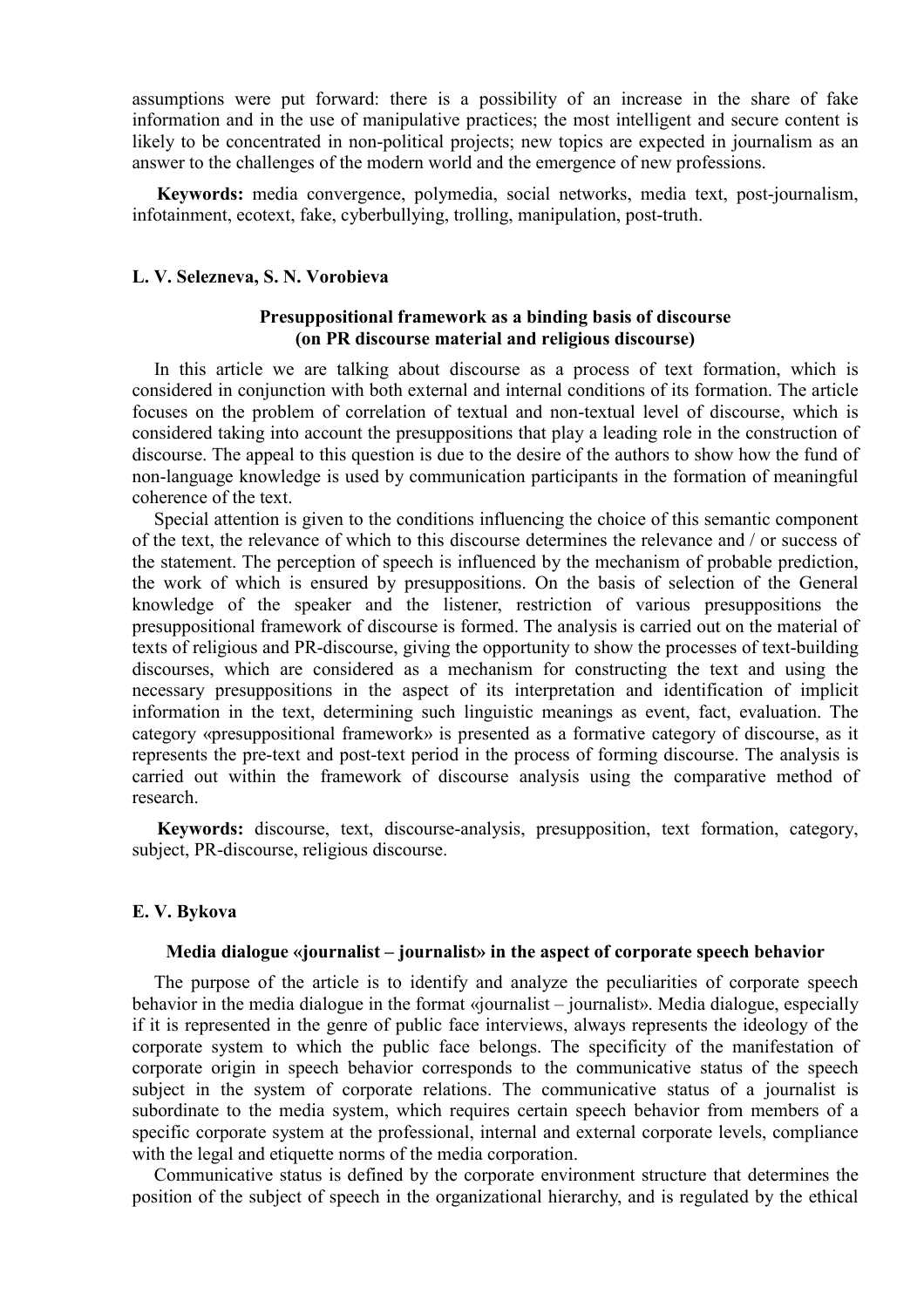professional code, Subjects of the corporate system directly or indirectly quote the first person, who is an indicator of membership of the corporation and an indication of loyalty. Communicative status defines value guidelines, strategies, and tactics of the subject's speech behavior.

The article analyzes the arsenal of communicative means used by the subject of speech in specific communicative situations in the process of media dialogue. Non-compliance with corporate speech laws or speech behavior that does not correspond to the communicative status of the subject of speech is authorized by the corporation. Interviewers avoid any manifestation of non-corporate behavior. The «freedom» of speech in media management is not absolute but relative.

Empirical material, which forms the basis of the analysis, is four video interviews of leading Russian journalists with a total length of 5 hours 37 minutes.

**Keywords:** interview, communicative status, corporate speech behavior, corporate values, media dialogue.

# **L. V. Ukhova, A. G. Zhukova**

#### **Involvement as a dominant communicative strategy of the client-oriented market**

The article discusses the phenomenon of speech involvement in customer-oriented marketing offline practices. The concept of involvement / engagement is very relevant in the sphere of marketing communications today, and not only in the Internet environment, but also offline – interaction of the consumer with a brand. This is confirmed by the results of surveying visitors of catering enterprises, who note the importance of communicative contact of staff with clients and creativity of oral and written speech communication in such institutions in their questionnaires. Such service is sought by almost all enterprises that have chosen a marketing strategy «with a human face» and implement a variety of loyalty systems, which turn random customers into permanent ones, stimulate them to long-term relations with the company. Modern marketing concepts, such as relationship marketing and involvement marketing, unlike classical marketing, give priority to this kind of relationship with the consumer, continuous interaction with him. Involvement in this work is understood as one of demonstrations of speech influence, the asymmetric speech communicative process initiated and which is carried out by the one who involves and directed to causing readiness / intention / desire of the recipient to interact with a the one who involves (an enterprise, a brand). Involvement refers to the cognitive/recipient state of the recipient associated with some degree of inclusion into communication with the recipient. This willingness/intent/desire to perform any action to effect such interaction, or at least to sense emotional or cognitive responses to speech stimuli offered by the participant, is formed on the basis of a common cognitive base, positive associations and emotional responses. Speech involvement in this work is considered on the example of the network of family cafeconfectionery «AderSon». The main engaging tactics used in speech practice of establishments included in the specified network are identified. It is concluded that the analyzed case is an example of a diverse, complex implementation of consumer involvement in interaction with the enterprise in the offline format.

**Keywords:** speech engagement, linguistic manipulation, asymmetric engagement, speech incentives, emotional involvement, cognitive engagement, client-oriented marketing, involvement marketing, interaction marketing, speech tactics.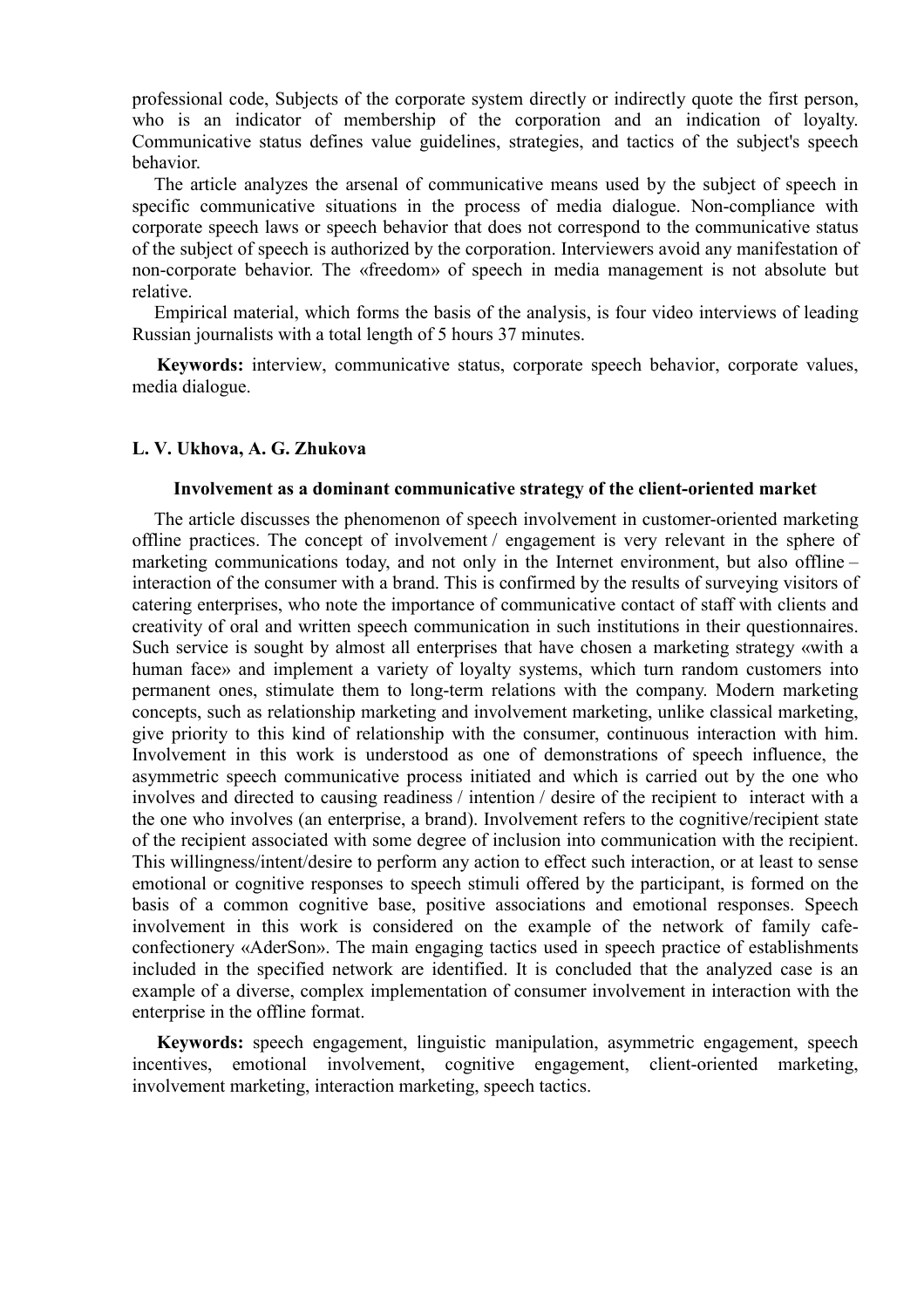# **O. L. Tsvetkova**

### **Representation strategies for symbolic power in modern advertising**

The article considers the idea, according to which an important characteristic of modern civilization is a symbolic understanding of consumption. Advertising that shapes needs, lifestyles, behaviors, opinions and relationships is a powerful institution of power, using a variety of media, through which they create the reality necessary for the producer of advertising and advertised goods. A significant variety of advertising practices, the expansion of the media advertising space lead to the development of increasingly sophisticated forms of product advertising. Advertising has a strong influence on the parameters of the formation of identity, the public position of the individual, as well as on a wide layer of cultural and social processes in general. This actualizes the need for a critical analysis of advertising products, attention to the development of advertising of goods and advertising as a product. Advertising as a mass media contributes to the formation of stereotypes, self-esteem and self-attitude of the audience. The advertising industry continued to play a dual, that is, both economic and political role. Since she did not appeal to fantasies and desires common to all, but only to the aspirations of each individual as a private person, she made a decisive contribution to the depoliticization of the population and the strengthening of market and commodity societies. A social system based on consumption is capable of radically changing the morphology of social relations based on traditional hierarchical relationships. The author comes to the conclusion that advertising, as a powerful driver of a consumer society, leads to a fundamental shift in ideas about the nature of man, changing many of the usual foundations of the social order.

**Keywords:** advertising, consumer society, needs, media, ideology, simulacrum, brand, advertising, anomie, semiocracy, sign, possession, value, identity.

# **M. A. Droga, N. V. Yurchenko, S. J. O. Contreras**

# **Language picture of the world as reflection of a cultural foundation (based on paremias of the Russian language)**

This article concerns one of the basic concepts of cultural linguistics – a world picture. Despite enough the points of view on the nature of the term «language picture of the world», the fact of reflection in it of national culture is indisputable. The language picture of the world is a peculiar basis of attitude, which is expressed in a variety of types of the person's behavior. The valuable language fund of any people is made by proverbs, sayings, phraseological units and other set expressions. Also comes to light the substance of the studied concept; the factors influencing a language picture of the world and formation of stereotypes are specified. Paremias are the constituents of world pictures, which provide information on matter surrounding us. Act as relevant units, are actively used by the person in communicative acts. Modern linguists note a lot of terms denoting paremias. Some of them allocate transitional processes, in other words, do not clearly distinguish proverbs from sayings. The demand of proverbs and sayings is explained by their brevity and capacity, operation of the law of language economy. Besides, the paremiological fund stores and accumulates cultural information in what their accumulative function is shown. Proverbs and sayings describe and keep human experience and also tell about life situations to the next generations. Thus, paremias comprise the cultural code, reflecting a world picture. In science several synonymous terms are allowed: «culture mirror», «standard of society», «autobiography of the people», «encyclopedia of national life». Language connects people with reality. Verbal communication of the person represents result of influence of cultural traditions, a product of comprehension of knowledge of the world.

**Keywords:** world picture, metaphor, language picture of the world, stereotype, cultural linguistics, language, paremias.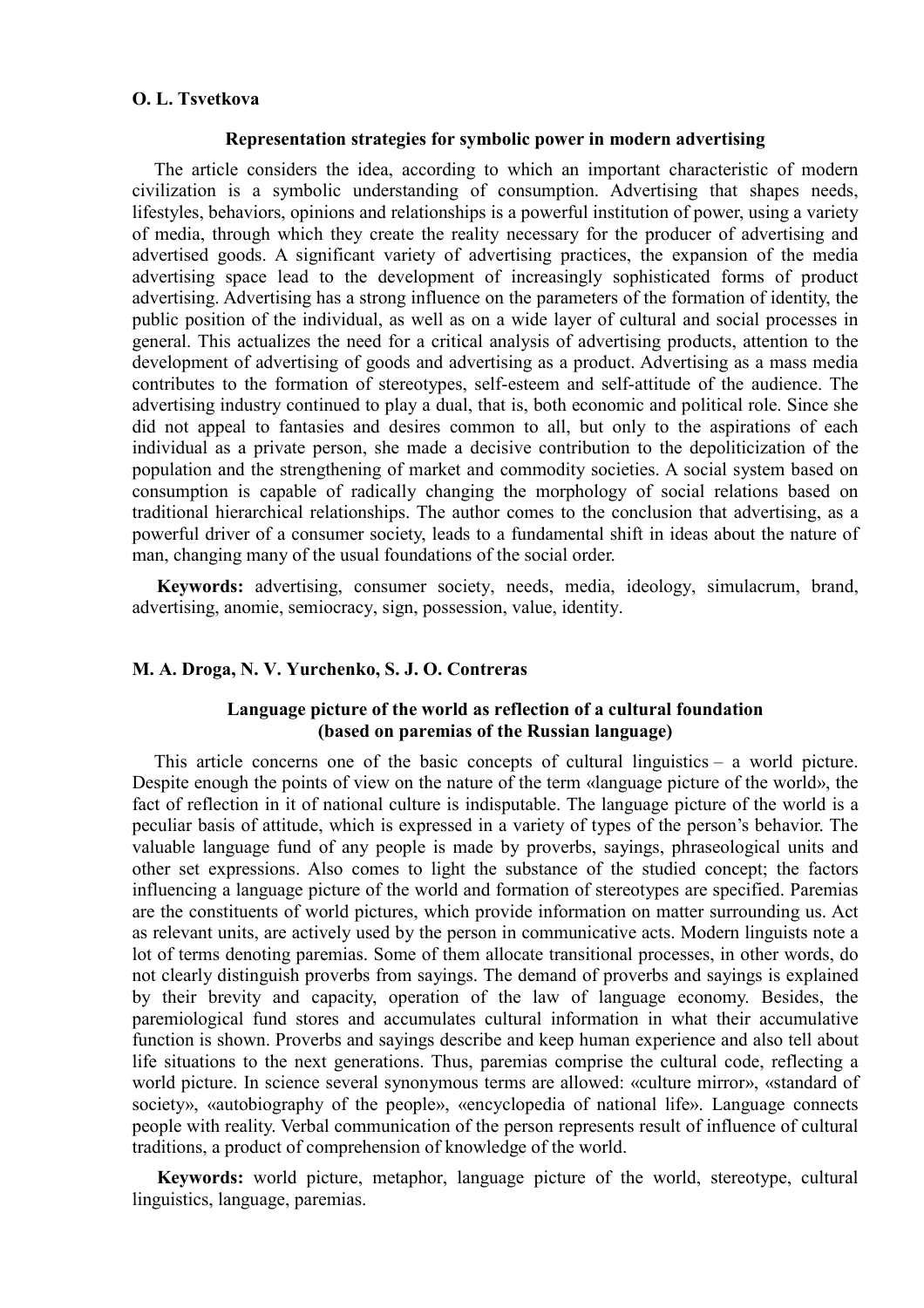### **N. P. Galkina**

# **Complex sentences with the meaning of conditionality in a publicistic style of the contemporary Russian language**

The paper presents the results of a statistical analysis of complex sentences of conditionality in the context of their functioning in publicistic texts. The study is conducted in the framework of the study of the expression of conditionality relationships by complex sentences in the works of the book style – scientific and publicistic. The sources used were printed and online books, as well as periodicals and magazines publishing analytical articles, essays, reports, and interviews on socially significant topics. Conditionality combines in itself such meanings as condition, reason, justification, proof, argument, stimulus, target motivation, conclusion. This whole range of relationships is relevant in journalistic texts. It has been shown that the distribution of complex sentences with subordinate clauses of condition, cause, purpose, concession and consequence in the general field of conditionality correlates with the main functions of the journalistic style: informational, educational, evaluative, incentive, influencing. The relations of conditional and causal semantics are found to be the most productive. Sentences with the meaning of purpose, concession and consequence are less frequent, making up one third of all the structures under consideration. The paper also describes the most common features of such sentences functioning in a journalistic style. In the sample of conditional constructions, in addition to the subordinate constructions expressing the condition, a significant number of sentences have a desemantized or phraseological clause. It is noted, that in journalistic texts parcellation is quite widely represented and serve to strengthen the incentive and evaluative component of the statement. Parcel structures are found in the analyzed works in all types of studied sentences, but most often in causal and concessive constructions.

**Keywords**: complex sentence, subordinate clause, conditionality, meaning, function, syntax, style**,** stylistic device, parceling, publicism.

### **O. M. Barinova**

# **Representation of the concepts «love» and «hope» in the Turgenev's letters to L. Tolstoy 1855-1861**

The language means of representing the concepts of «love» and «hope» are discussed in the Turgenev's emotional picture of the world on the material of his letters to L. Tolstoy in the period 1855-1861, which was marked by the acquaintance of two writers, the emergence of their relationship, the development of disagreements and disputes, which led to a long break in communication, the completion of communication. These concepts, which are central and significant in this period for I. Turgenev, are studied as mental units of the individual author's conceptosphere, which makes it possible to get acquainted with psychologically and emotionally significant fragments of the writer's linguistic picture of the world and his idiostyle.

The method of targeted sampling are revealed lexemes used by the addressee to demonstrate location, love and hope, which form the peculiarities of the volume of these concepts by the semantic components of their seeds implemented in the texts of letters. In the article the conceptual volume of letter texts is analyzed and the correspondent markers reflected in the content of these concepts are analyzed, the specifics of the semantic and grammatical features of language tools is taken into account. The revealed linguistic representations of concepts turn out to be the most significant for Turgenev as a creative and socialized person, a member of the noble circle and the writing community.

The concepts «love» and «hope» related to the inner world of a person and forming certain figurative representations, helped to reveal objective and personal meanings in the volume of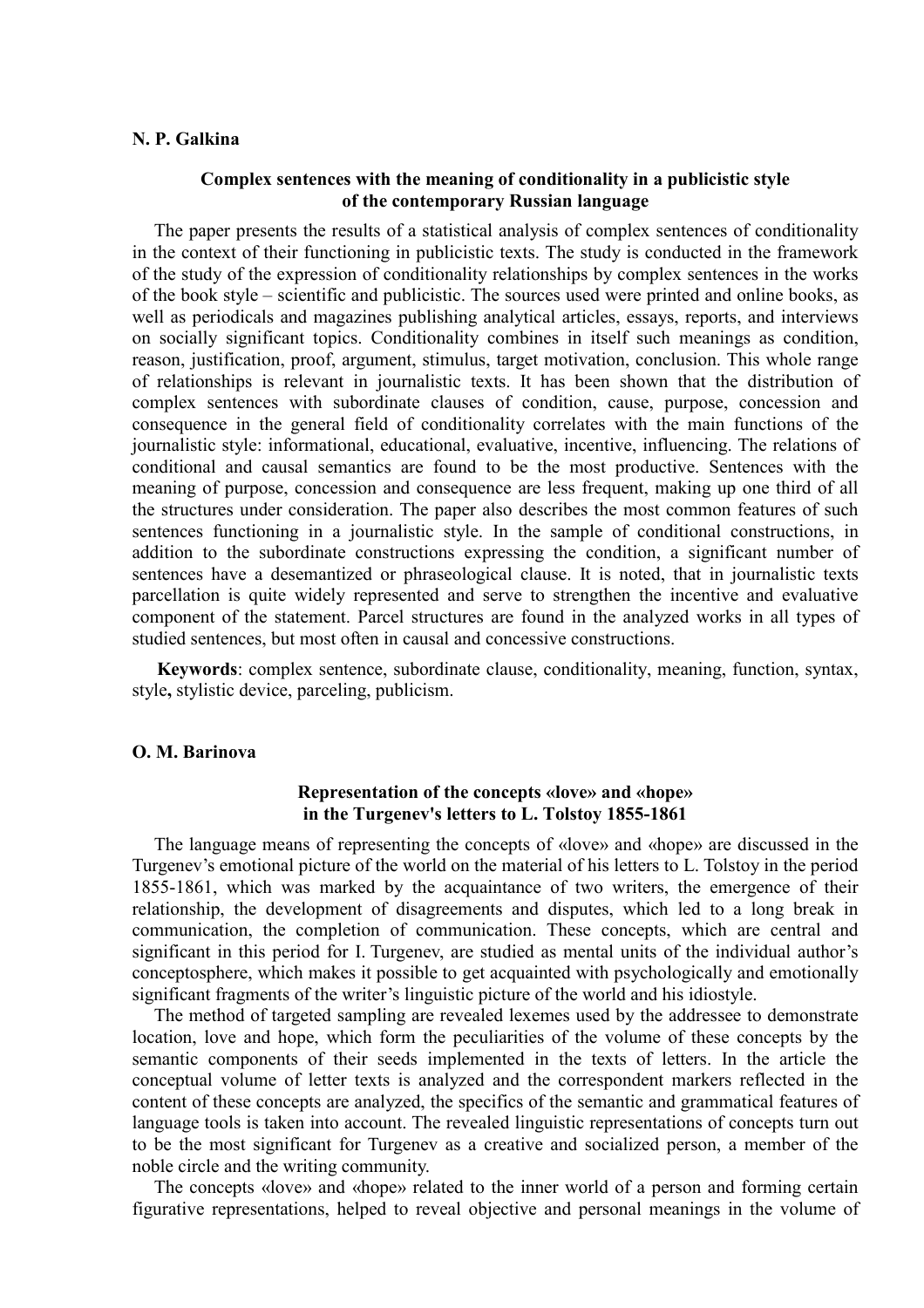concepts reflected in the writer's linguistic picture of the world. The images of the content of these concepts are turned out to be interconnected, their conceptual fields intersect and the concept «friendship» incorporates the concepts «love» and «hope», which indicates the evolution of the mental content of concepts in the process of communication.

**Keywords**: sphere of concepts, concepts «friendship», «love» and «hope», linguistic picture of the world, lexeme, epistolary text, I. Turgenev, L. Tolstoy.

# **S. A. Popov**

### **Problems of the lexicographic description of the toponymy of the Voronezh region**

The article is implemented within the framework of the activity of the Voronezh Onomastic School. The article is devoted to the consideration of problems of lexicographic description of toponymy of the Voronezh region, the history of research of names of geographical objects in the region is traced, prospects in the specified direction are marked. The author notes that for each subject of the Russian Federation there is an urgent need for lexicographic recording of the results of regional toponymic studies. The aim of the study is to analyze a number of toponymic dictionaries of the Voronezh region (oikonymic, urbanonymic, microtoponymic) and to develop a plan of work on regional dictionaries of different types (hydronymes, cathoikonymes, gone names of settlements, «Voronezh toponymic encyclopedia»). The Voronezh region is considered as a subject of the Russian Federation, which is part of the Central Federal District. The author notes that the modern toponymy of the Voronezh region has been studied quite fully: lexicographic support of toponymic research in the Voronezh region testifies to the high degree of linguoregional study of the region. The author of the article concludes that Voronezh researchers have prospects of lexicographic description of all toponymic realities of the Voronezh region.

**Keywords**: onomastics, toponymy, oikonymy, lexicography, linguistic study of local lore, Voronezh region.

# **A. P. Bazhenova, V. V. Ledeneva**

# **Precedent names** *Robert Owen* **and** *New Lanark* **as representatives of the anglosphere in the early journalism of N. S. Leskov**

The article considers in their stylistic significance the units of proprietary vocabulary of Robert Owen and New Lanark, with the use of which, as precedent in the texts of publicistic works of N. S. Leskov, the author's arguments about social, cultural and other problems, possible ways of their solution in Russia are connected. Onyms are characterized as representatives of the anglosphere, verbalizing actualemes, explicators of intentions and pragmatic attitudes of Leskovpublicist, what is seen as the relevance and novelty of the study. Proper names are considered as idiolectemes, shaping individual conceptosphere taking into account its associative and connotative potential. It is proved that functioning of the onyms in the author's text as mentifacts is connected with their social determinism, which promotes delivering of conceptual information in individual interpretation. The role of proper names representing anglosphere in onomastic space of the publicistic texts is defined. Cultural-informative background of the names *Robert Owen and New-Lanark* are actualized regarding their intertextual connections in the publicist's idiostyle. Stylistic functions of these proper names are revealed. Methods of observation, analysis applied to the material extracted by the targeted sample, conceptual approach were used. Conclusions concerning the pragmatics of the usage of proper names in early publicistic texts by Leskov as representatives of anglosphere and demonstrators of the author's intention are drawn. The article may have practical importance for the extension of linguistic Leskov research,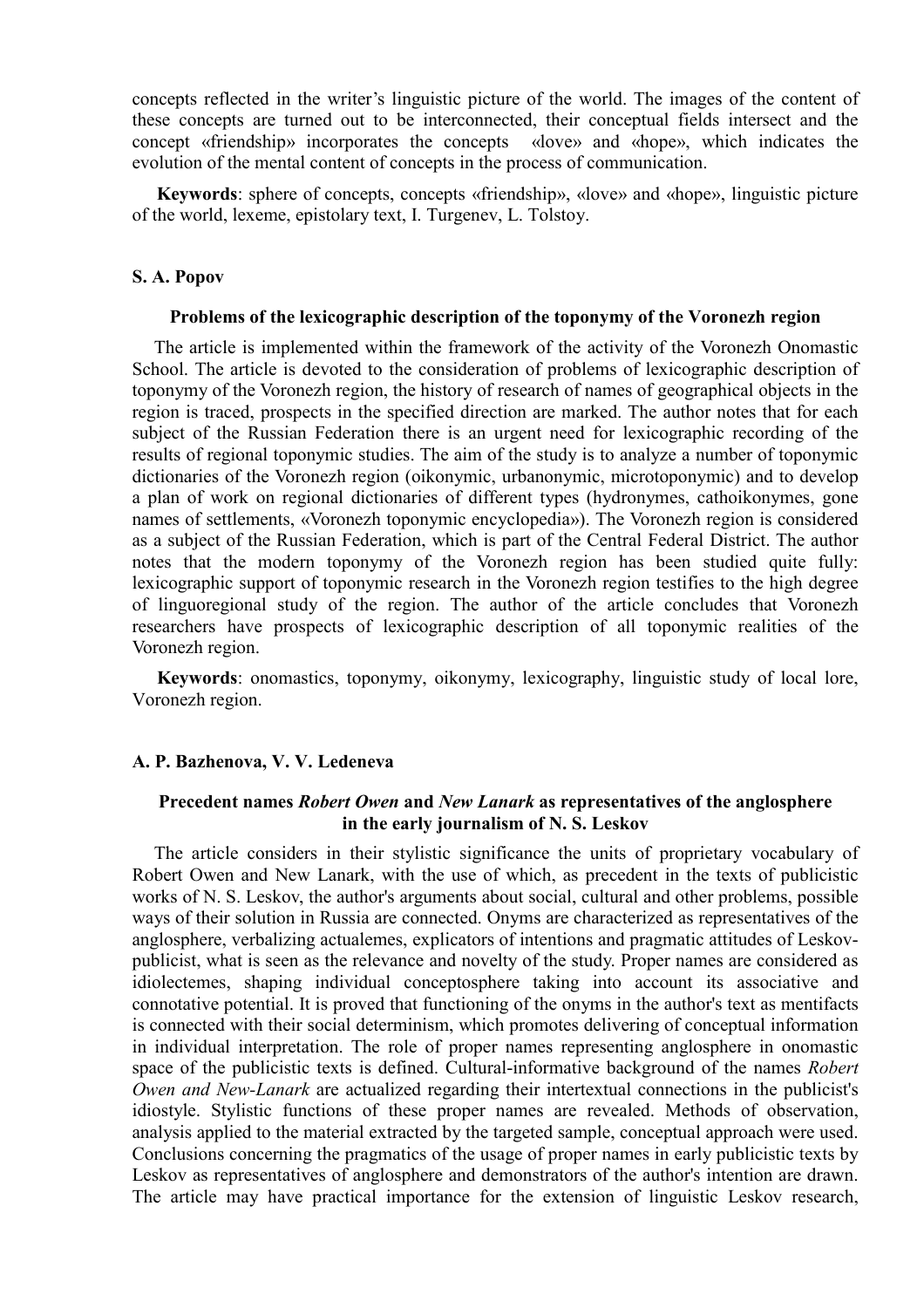research in the field of anglosphere, linguistic picture of the world and similar entities, exploration of the functions of proper names in the scale of chronologically outlined author's text and their role in activating readers' involvement.

**Keywords:** language of Leskov's works, journalistic text, anglosphere, proprietary vocabulary, precedent onyms, Robert Owen, new Lanark.

## **Yu. V. Butko**

#### **Transformed paremia in French as a result of intertextual derivation**

The article is devoted to the issues of changing proverbial and aphoristic units of the French language in the process of intertextual derivation with the help of structural-semantic transformations. In recent decades, linguists have been writing a lot about the secondary nature of texts, about interweaving old texts into newly created ones, and about a vertical text universe thus formed. Quotes, paremias and other well-known ready-made texts are widely used. This is one of the manifestations of intertextuality, or the use of a component of the content structure of one text in the process of text-generation and the creation of a new text. Users of the language transform texts within the framework of the pragmatic attitude, causing an increment of meanings. Ready-made language units undergo intertextual derivation, resulting in transformed paremias. This phenomenon has received theoretical understanding on the material of the Russian and English languages, while in the field of French large-scale research has not yet been conducted. This fact determined the purpose of the study: to analyze the structural-semantic transformations of the French language paremias occurring during intertextual derivation, leading to the formation of transformed paremias.

An analysis of 200 units of proverbs and sayings collected by writer B. Werber showed that transformations are carried out within the framework of the described structural-semantic transformations of phraseological units, however, in the case of paremias one of the main textgenerating factors is pun. Transformations are replacements, additions, permutations of elements and the creation of secondary transformed paremias based on the primary text with semantic development, ironic rethinking and destruction of the original paradox. The semantic fields of derivatives are also changing: the values of freedom, equality, individualism and a proactive activity approach in modern society of scientific and technological progress are proclaimed. The meaning of the prototype is superimposed on the meaning of the new proverb, meanings multiply, responding to the needs of the modern linguocultural community, reflecting its carnival freedom and democratization of language processes.

**Keywords:** linguoculturology, paremia, intertext, intertextual derivation, transformed paremia, structural-semantic transformations, play on words, pun.

## **S. I. Solovieva**

## **Functioning of colloquial reduced vocabulary in modern French media**

This article is about the features of the functioning of colloquial reduced vocabulary in the texts of modern French media. On the example of texts from the French youth magazines «Okapi» and «Phosphore», an analysis of the characteristic features of the use of colloquial reduced vocabulary in the media, aimed at youth audience, is carried out. The main grammatical and semantic ways of forming lexical units related to colloquial reduced vocabulary, as well as their functions in the texts of the aforementioned youth media, are revealed.

The main purpose of this study is to analyze the functioning of conversational reduced vocabulary in modern French youth media.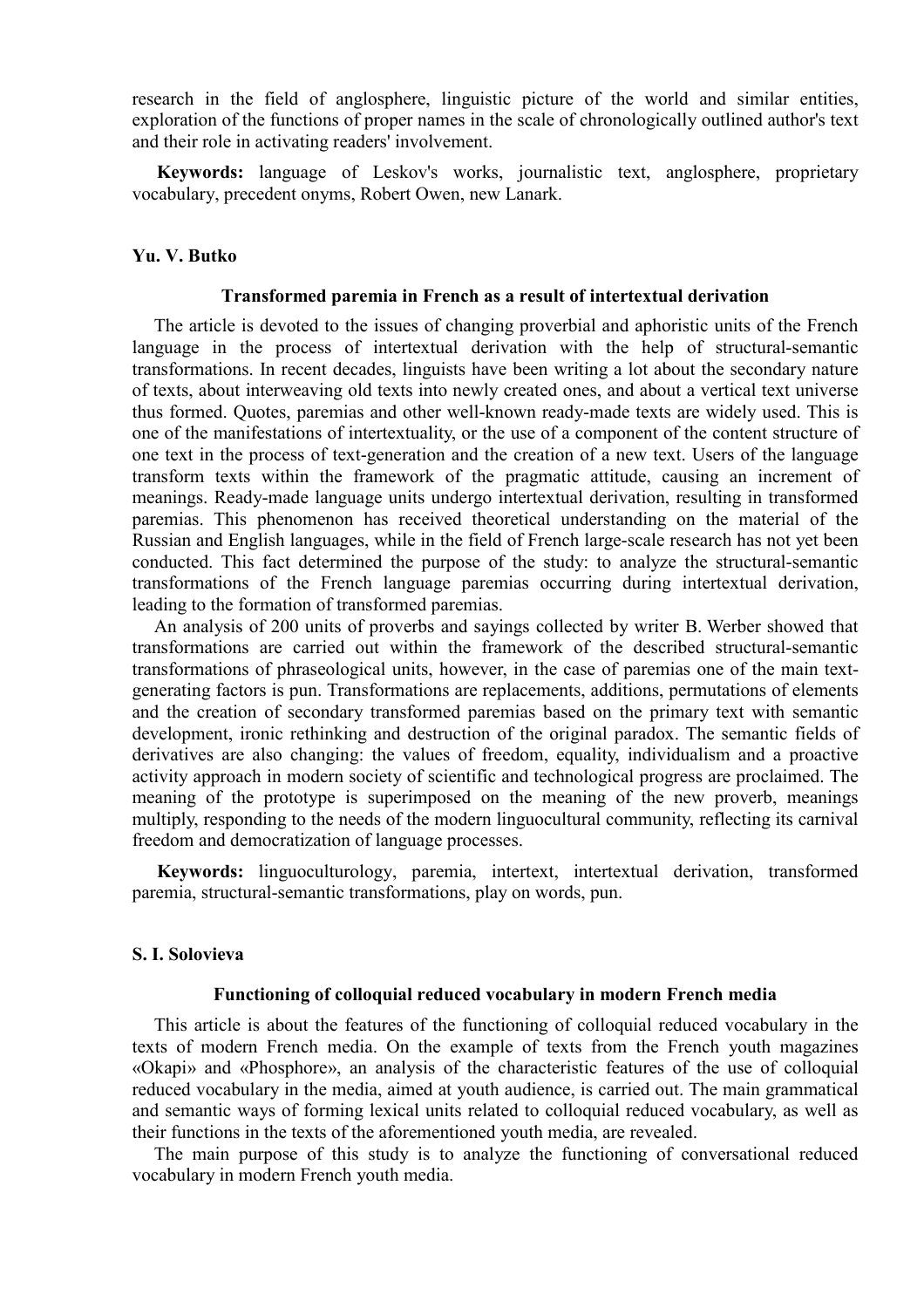Research objectives are to give the concept of such types of colloquial reduced vocabulary such as jargon and slang; to analyze the main methods of formation of spoken reduced vocabulary; to identify the main functions of colloquial reduced vocabulary in the texts of the French youth media.

**Keywords:** modern French media, colloquial reduced vocabulary, slang, jargon, obscene vocabulary, verlan, phraseological units, word formation.

## **Yu. A. Drozdova, M. N. Zubkova**

#### **Description of interrogative construction «***est-ce que***» in French (diachronic aspect)**

The authors of the following article describe some particular qualities of interrogative construction «est-ce que» in the Old French language, used both in general and constituent questions, in diachronic aspect. The article deals with main reasons determining the appearance of еst-ce que interrogative construction in interrogative sentences, in particular, the disappearance of declension, phonetical evolution of ce pronoun, rhythmical organization of French sentences. The authors of the article retrace particularities of historical development of еst-ce que construction, basing at the analyzing of examples from authentic French texts of different periods from the XII to the XVI century. The article shows the analysis of morphological status est-ce que, examines grammaticalization process of the abovementioned construction during Old, Middle and New French periods of French language development, the transformation of the motivated into unmotivated construction. The researchers furnish different evidences of grammaticalization absence of the еst-ce que interrogative construction during the Old French period. The authors mention the variety of spelling of the abovementioned construction during different periods of the French language development.

Finally the researchers make a conclusion concerning successive transformation of the еst-ce que interrogative construction during historical development process into absolutely grammaticalised structure in frames of which integral parts lose semantics and grammatical autonomy, ensuing that during modern period of French language development the abovementioned construction is limited only by reinforcing of interrogative value of the sentence.

**Keywords:** interrogative construction, grammaticalization, Old French period, Middle French period, New French Period, motivated construction, unmotivated construction.

## **G. V. Denisova, A. V. Lentovskaya**

## **The use of Italian gerundio passato in translations from Russian**

The topic of this paper is a matter of discussion from the perspective of comparative analysis in theoretical linguistics and translation studies. The author argues that the Italian gerundio passato (Past Gerund) is an endangered form presently common only for the elevated style and formal language. In an attempt to identify the reasons for this condition of this form in the system, the usage of Present and Past Italian gerunds is analyzed, parallels are drawn with the forms of the gerunds (adverbial participles) in Russian. The investigation of the frequency, functions and contexts of using Italian gerundial forms in translation, showed that, compared with other non-personal forms, the number of occurrences of Present Gerund increases: this is facilitated by its syntactic multifunctionality, flexible temporal reference and stylistic neutrality. In Russian-Italian translations, Present Gerund also competes with personal verb forms, responding to the propensity of Italian texts for greater syntactic coherence. Past Gerund does not possess any of the listed characteristics, which explains the extreme rarity of using this form. Indeed, the compound Italian gerund is marked as a form expressing only anteriority with respect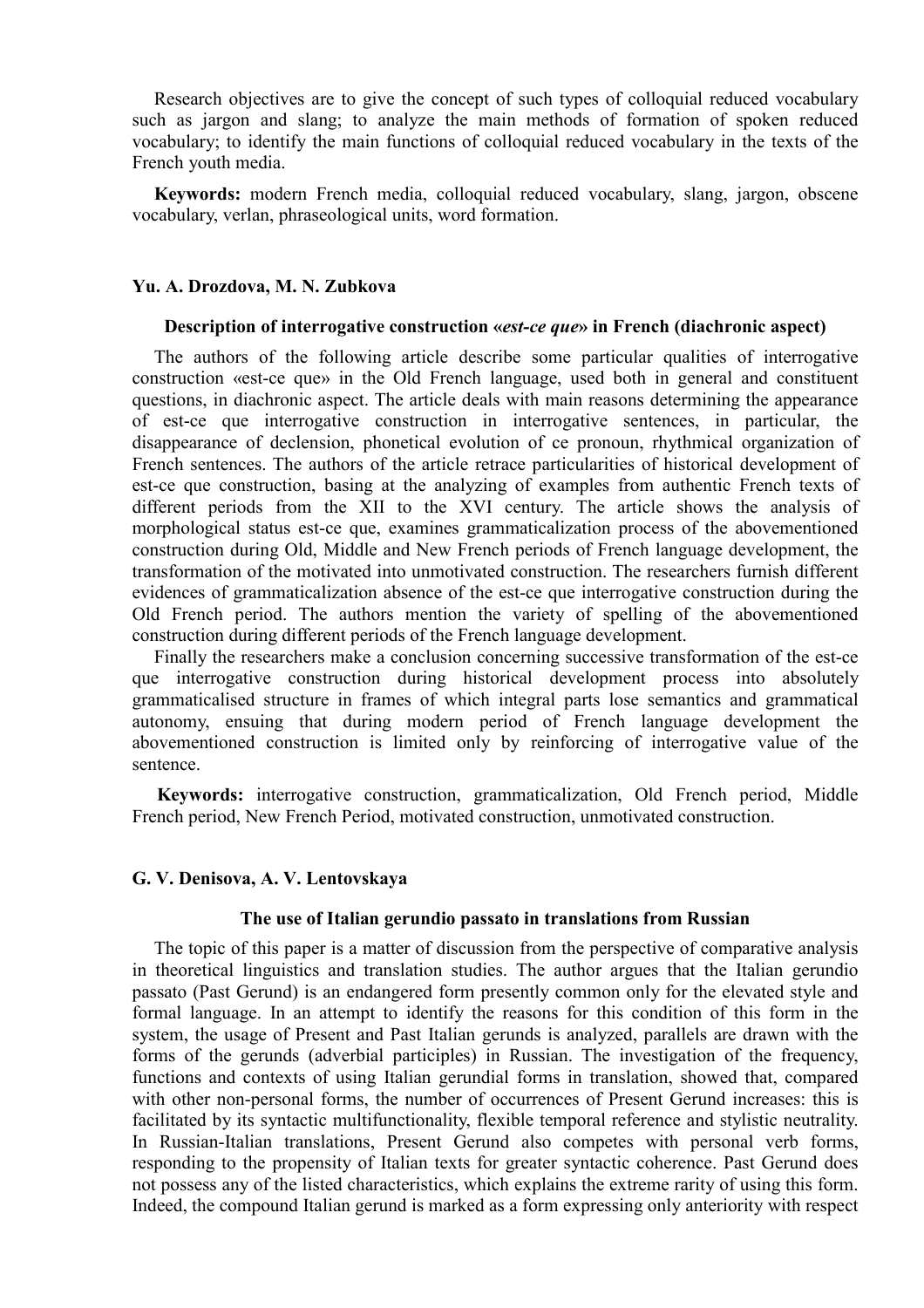to the verb of the main sentence, and as a perfective form only, therefore, does not have sufficient semantic flexibility for successful competition with other verb forms. The article analyses the use of gerundio passato and presente in comparison with the use of Russian adverbial participles in novels and short tales by V. Tokareva.

**Keywords:** Italian Gerund, endangered Past Gerund, highly frequent Present Gerund, stylistically neutral situations, Tokareva's texts, the system of gerundial forms, tenses and infinitives, increasing syntactical coherence in the texts.

## **T. V. Ledeneva, N. A. Zinkevich**

# **Egalitarian and inclusive transformations of the Gender category in contemporary English**

The paper embraces the research deliverables on the evolution of Gender in Modern English Grammar and Vocabulary over the 1970-2010s. A broad range of linguistic and socio-cultural factors contributed to genuine interest in the category of Gender not only on the part of linguists but also from mass media and administrative bodies in the USA and Western Europe. The evolution process falls into two stages, that of the 1970-90-s and the 2000-s. The first period led to redressing the gender asymmetry and resulted in reforming the usage rule of generic pronoun *he* as well as in a significant increase in the number of feminitives. The second period is characterized by linguistic adjustment to the main trends of sociocultural inclusiveness and has led to the increasing role of gender-neutral pronouns.

The study of both periods focuses on the analysis of linguistic and sociocultural factors bringing the changes in the Gender category to life. Particular attention is given to the controversy between prescriptive efforts purporting to reform the language and inherent linguistic patterns due to which not all innovations have managed to take root in contemporary English. Theoretical deductions and conclusions as well as the factual linguistic data introduced in the article are worth the attention of both linguists and English language teachers.

**Keywords:** gender, gender linguistics, inclusiveness, feminist linguistics, feminitive, generic pronoun, gender-neutral pronouns.

#### **O. Yu. Bogdanova, V. N. Babayan**

#### **Emotive and dicteme analysis of the British fiction titles**

The given article studies the English fiction titles basing on the methodology of linguistics of emotions, as well as the text dicteme organization. The authors of the article consider emotiveness as a means of interpreting the meaning of a literary text, since it is in fiction that emotions achieve the greatest representation, being presented in various emotional situations of interpersonal communication, as well as in various ways and means of their linguistic, speech and textual description. The emotional state is fixed in the semantic structure of the word-images of those objects which they are associated with.

The title, considered as the text dicteme name, is the smallest thematic unit of a special kind, in which four major functions are actualized. They are nomination, predication, thematization and stylization. These four major functions actualize results in the formation of a number of information headings, but the authors of the article primarily focus on the emotional, impressive and aesthetic information.

The originality of the literary text dicteme name study is expressed in the presented by the authors' emotive-literal analysis of the titles, which makes it possible to reveal the peculiarities of the writer's emotional attitude and state. Titles-symbols of the British authors at the turn of the XIX–XX centuries demonstrate the connotative part of the word-symbol lexical meaning vividly.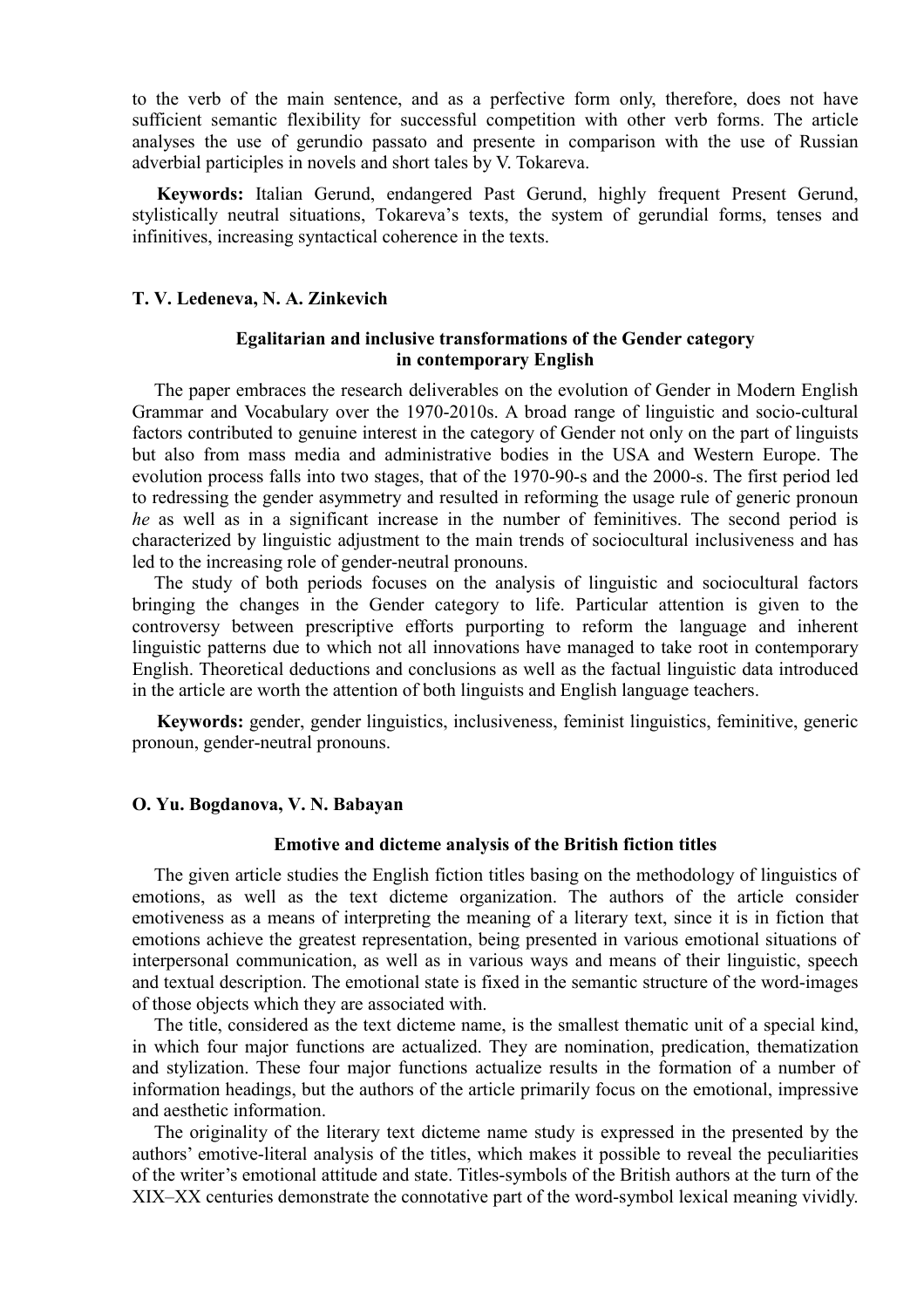They translate the writer's world outlook and induce the corresponding emotionally coloured images of the partners in the act of communication. The emotive part of the dicteme text name is usually associated with a direct reflection of the author's emotional state. However, for a more complete and detailed analysis of the problem presented in this article, it is necessary to conduct a further in-depth study of the English language titles, in particular, of contemporary authors, which will make it possible to reveal the special peculiarities of writer's emotions expression in the text dicteme name.

**Keywords:** emotiveness, emotive, emotional situation, emotional state and attitude, literary text, title, dicteme, text dicteme name.

## **O. V. Lukin**

#### **Two German Grammar books of Wilhelm Wilmanns**

The article is devoted to the biography and scientific work of Wilhelm Wilmanns – one of the largest German philologists of the late XIX – early XX centuries. After receiving a classical philological education at the University of Berlin and defending his doctoral thesis on ancient Roman Philology, the young scientist began his career as a home teacher and continued as a school teacher. In 1874 he was appointed Professor at the University of Greifswald (Germany), from 1876 till the end of his life he worked as Professor of German Language and Literature at the University of Bonn. The most famous literary critic and an outstanding specialist in German orthography, he entered the history of German Linguistics as a grammarian, who created not only a fundamental four-volume work called «German grammar. Gothic, ancient, middle and new German», but also a school grammar book of the German language under the title of «German grammar for junior and middle classes of secondary schools. With the official spelling rules and word list». It's a rather rare phenomenon in the history of Linguistics, from the writer's point of view, that one and the same person was the author of both school and scientific German Grammar books, considering the fact that traditionally they were opposed to each other. School grammar book was written initially on behalf of the Ministry of Education, the scientific one was intended and written as a guide for teachers only 17 years later. Using the knowledge of the science of language of that time, Wilmanns created a scientific grammar of the German Language in the spirit of neogrammarians. However, neogrammarians criticized the scientist for the facts that were not quite consistent with their scientific outlook. For this reason, the author of the article believes that V. Wilmanns can't be considered an unalloyed neogrammarian, but rather stands at the junction of linguistic paradigms.

**Keywords:** linguistic historiography, F. W. Wilmanns, school grammar, scientific grammar, German grammar, neogrammarians, Germany, 19th century.

#### **T. S. Zlotnikova**

#### **A. Platonov and N. Nekrasov's Russian questions: attitude to life as a mental paradox**

Russian self-awareness can be considered in a similar way with personal psychotypes: intraversive and extraversive. If the extraversive discourse of the Russian consciousness, updated in art and philosophical creativity, is based on different variations of understanding by Russia itself in the ratio with the world, first of all Europe (P. Chaadaev and A. Pushkin, A. Griboedov and V. Belinsky, A. Sukhovo-Kobylin, A. Chekhov and V. Solovyov), the intraversive discourse relies on enthusiastic or painful perception of itself as a unique world, image, concept. Uniqueness determinates dissatisfaction with the universe and poetization of own sufferings, mythologization of the conflict between the individual and its environment, transformation of dialogue communication into monologic communication. The powerful lyrical modus, inherent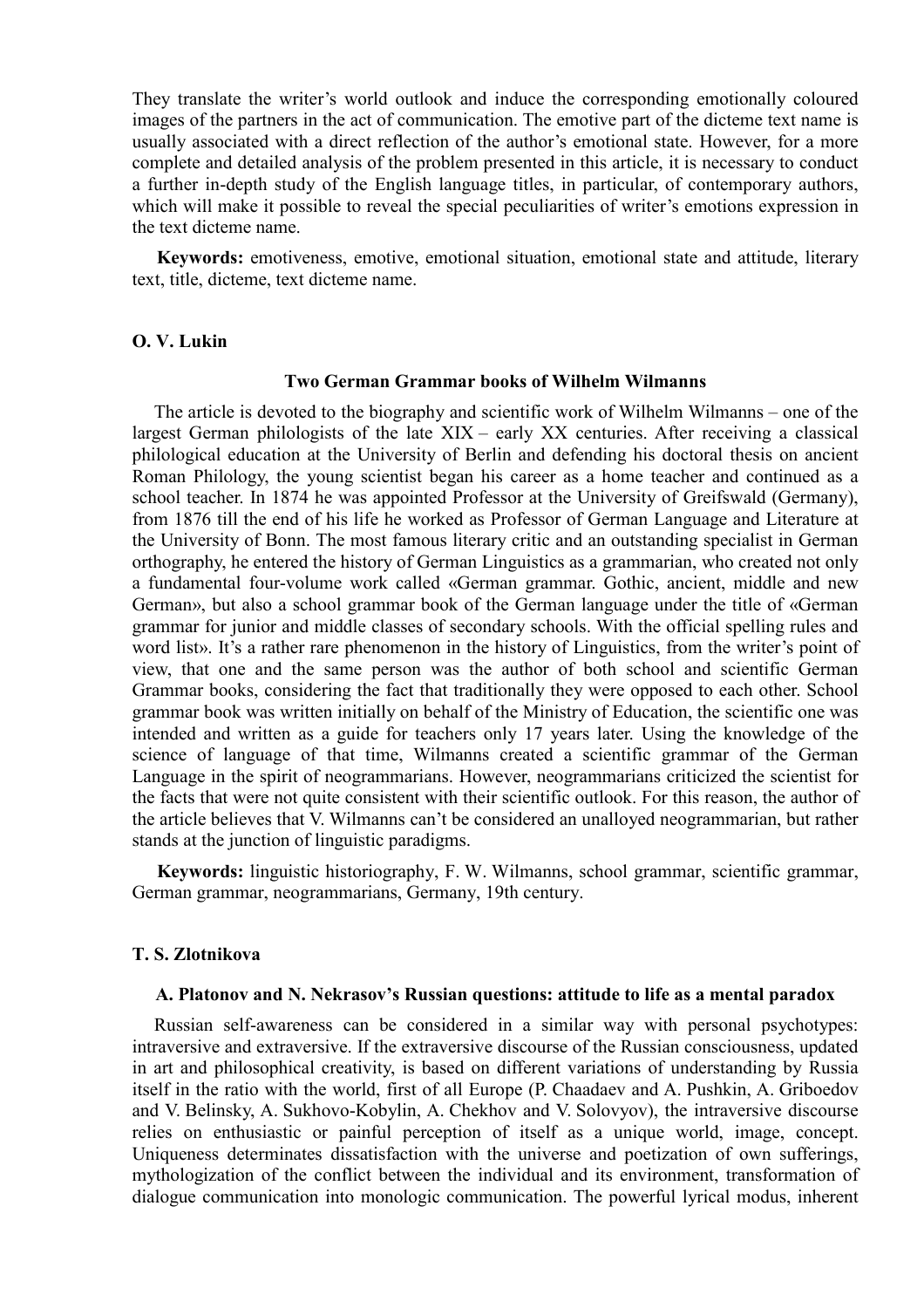to intraversively oriented metaphoric worlds (N. Gogol, L. Tolstoy, N. Nekrasov), turns selfperception into self-inquiry, and the author of questions into a kind of demiurge of utopian or antiutopic worlds. Along with «*Russian questions*», which have become rhetorical figures and are asked in the extraversive discourse of A. Herzen and N. Chernyshevsky («who is guilty» and «what to do»), we see the «Russian questions» asked in the intraversive discourse: «Who Can Live Happy in Russia « by N. Nekrasov and «*how to live*» by A. Platonov. Having widely presented the cultural context where the contemporaries of Nekrasov and Platonov implicitly gave answers to the questions asked by these creators, the author of the article comes to the following conclusions. The question of Nekrasov, first of all, is rhetorical, secondly, suggesting that anyone could live happily but the people. The mental paradoxes of «Russian questions», with their initial impossibility to give an obvious and encouraging answer, appeal to the word «happiness»; This is a fetish and metaphor, cultural philosophical motif and existential value, not the realization of hopes and not condition, but imaginable transcendental being.

**Keywords:** mental paradoxes, Russian questions, extraversion, intraversion, N. Nekrasov, A. Platonov, people, happiness, Russian self-consciousness.

### **N. N. Ivanov**

#### **Mythopoetic motifs and images in A. Platonov's prose**

The aim of the work is to consider the urgent scientific problems – the poetics of prose and the structure of the text, the originality of the internal form, artistic language and style of works by A. Platonov. The problems of studying the semantics and structure of literary texts were solved in the context of modern studies of Russian literature in 1920-1930, taking into account different discursive practices.

The most significant results were the following. Considering the works of talented Russian prose writer A. Platonov, the author chose the correct and unmistakable criterion for assessing artistic phenomena – the criterion of art – and attempted to establish the folklore and mythological origins of A. Platonov's prose, to systematize the motives of his work. In this article the artistic language, figurativeness of Platonov's prose are analyzed on the basis of the method of mythopoetic reconstruction of text structures: mythological archetypes and motives in the literary text are considered from the point of view of poetics, and their functions are revealed. This approach has led to an original view of the problem of Platonov's artistic skill and allowed pushing the existing ideas about the type of his artistic thinking. Showing the functional side of mythological motifs and archetypes, the author made several interesting observations on the study of philosophy, aesthetics and poetics of Platonov, the artistic expressiveness of his works. The author concretized the actual artistry of Platonov's works, gave new assessments of the content and form of a number of his famous works, clarified the author's position of the writer, showed its connection with mythology and folklore, the functions of the components of the external and internal forms. Platonov's skill is understood in the context of contemporary Russian prose of the XX century of neomythologism and word creation; thereby is augmented scientific understanding of complex phenomena in Russian literature of the first half of the twentieth century.

The work is addressed to philologists, literary critics, researchers of Russian literature, culture of the XX century.

**Keywords:** Russian literature, A. Platonov, inter-literary relations of writers, internal form, poetics, language and style of prose, mythopoetics.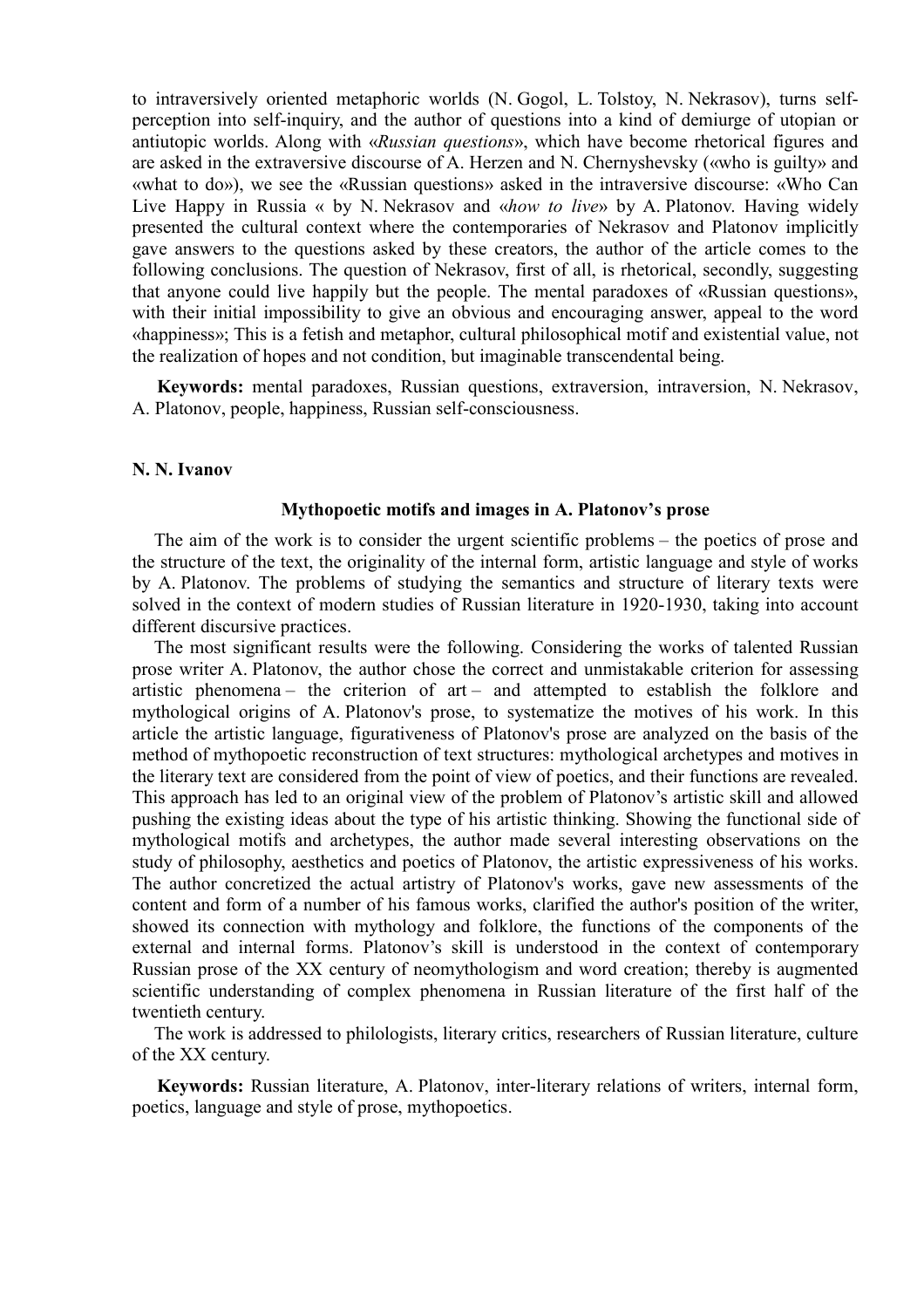## **N. A. Khrenov**

# **World War II in terms of the idea of modernism: the meaning of Stalin's creative response**

The article continues a series of publications in the field of cultural-philosophical research of the Russian Revolution and post-revolutionary era in the history of Russia as a civilization. This article, which continues previous publications, considers the «creative response» of Stalin in power, which he had to give in the situation of the crisis of the Revolution of 1917, which began to be felt in the following decades, and in the situation of the world's militaristic atmosphere as anticipation of the Second World War. In this situation, Stalin, sacrificing the ideals of the revolution, establishes a totalitarian regime in the country, which in his opinion was inevitable because of the need to confront the Challenge from the West. The expression of his «creative response» is rehabilitation of the empire or Byzantine imperial tradition. Realizing his «creative response», however it might not be assessed from the point of view of present, in the new conditions, Stalin from not the most famous figures of the Revolution of 1917 becomes the most famous. The article emphasizes, first, that in this elevation of the leader the mass tired of revolutionary excitation played an active role, seeking to bring order to the country and, secondly, that the Second World War woke up psychological messianic complexes.

**Keywords:** clash of civilizations, revolution, Stalin, crisis of revolution, post-revolutionary period, challenge of history, creative response, leader, ancient layers of culture, World War II, romantic period of revolution, Byzantism, imperial complex, mentality, Toynbee, totalitarianism.

# **Yu. S. Nikiforov, Y. N. Sirotkin**

### **Soviet citizens' complaints as a cultural phenomenon of the late socialism era**

In the regional perspective of the Soviet everyday life the article analyzes appeals of Soviet citizens to the power. Against the background of acute interaction between the local authorities and the society, crisis processes of the Soviet province life are being studied at the point of bifurcation of the USSR – at the turn of the ages of «stagnation» and «restructuring» (1970-1980). The publication considers complaints of ordinary residents of the Yaroslavl region to Soviet and party authorities. The analysis of the appeals made it possible to identify a wide range of problems with which the Soviet man of the late socialism era came into contact. Citizens' complaints were classified in terms of politics, economy, culture, law and social sphere. The article focused on labour and recreation, discipline and negligence. It is noted that the authors of the letters raised mainly problems of optimization of production, criticized the local authorities and the media for the «cabinet-bureaucratic style of work», pointed to the poor quality of medical services. It has been determined that in most applications of Soviet citizens of the late USSR period sent to the regional level of power, there was an indication of low qualification and culture of senior personnel of the Communist Party, as well as managers of industrial enterprises. It has been revealed that anonymous authors, as a rule, stressed weak communication of directors of factories and labor collective, immoral level of economic managers. Locality, nepotism, distance from the masses, negligence, formalism – these are leitmotifs in the Soviet province citizens' complaints on the decline of the USSR. The article makes a paradoxical observation about the preservation of enthusiasm and faith in the bright future of most authors of letters, despite the gross growth of problems in all spheres of Soviet society life. This article allowed classifying and systemizing social, personnel and bureaucratic problems of the Soviet province in the late USSR.

**Keywords:** communicative practices, Soviet citizens, complaints, image of regional power, image of party power.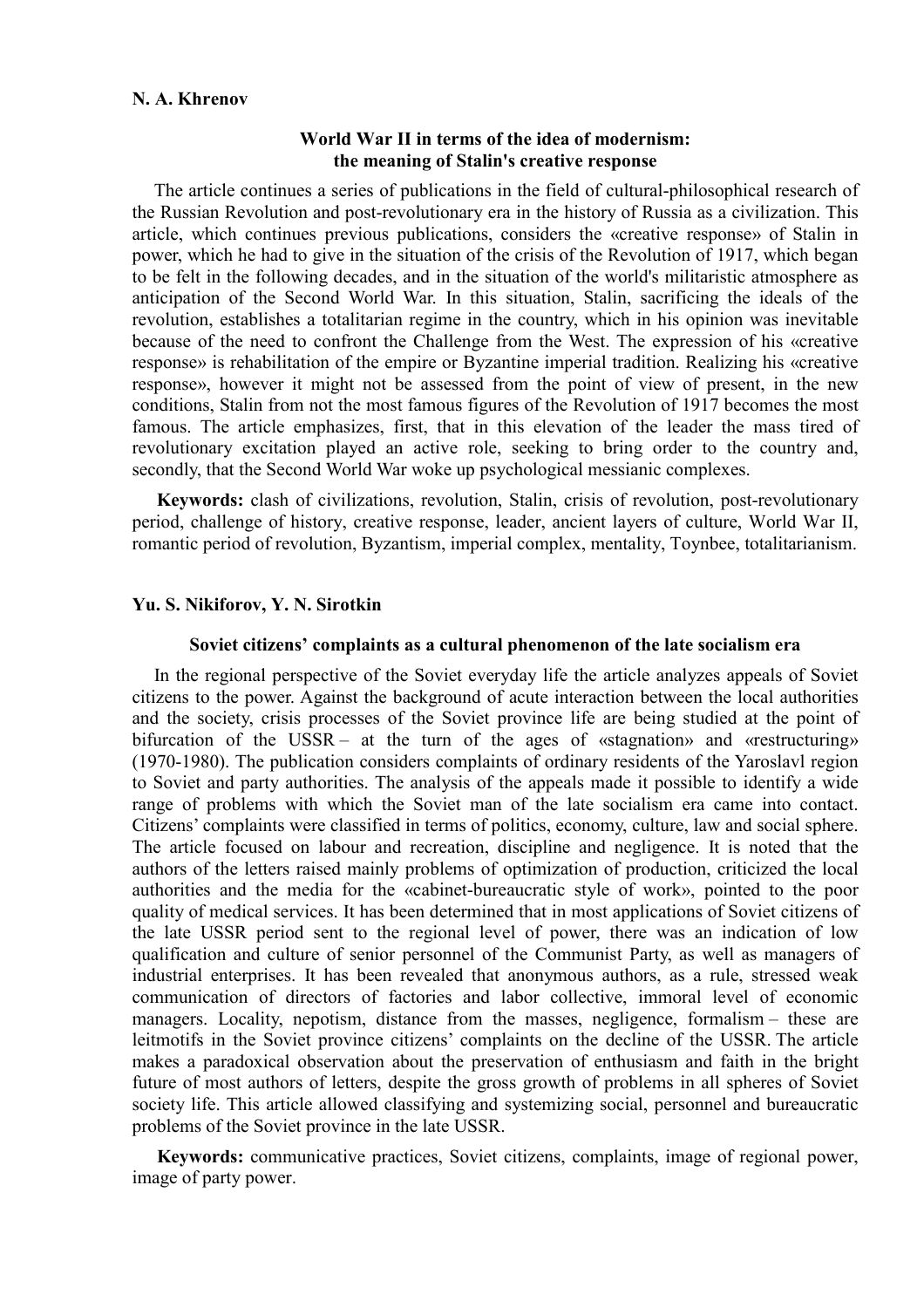# **G. V. Klimenko**

### **Somatic code of Russian culture (on the example of the lexeme «face»)**

 The purpose of the article is to describe the specifics of the lexeme «face» as a component of the somatic cultural code. The research material is provided by dictionary entries of explanatory, phraseological, associative, etymological dictionaries, as well as dictionaries of synonyms. A set of methods is used: the descriptive method, the method of the analysis of the vocabulary definitions, the component analysis, the linguocultural commentary and cognitive interpretation of the results. The terms used in the work are specified: «cultural code», «linguoconcept», «meaning», «symbol», «national-cultural components». The place of linguoculturology in modern scientific directions is determined. A brief description of the somatic code in the Russian language and Russian culture is given. The novelty of the study lies in a complex analysis and description of the semantics of the linguistic sign, as well as in the identification of cultural attitudes transmitted by this sign. The semantic structure of this lexeme, its pragmatic and specific national-cultural parameters, compatibility with adjective-associates is investigated. The results obtained make it possible to identify the multilayer content and structure of the linguoconcept «Face», in particular its ambivalence, which is reflected in the synonymous, associative and derivational series. The concept is socially significant, which is expressed in the frequency of linguistic means, representing it, as well as in the presence of positive or negative assessments in the field of moral attitudes, inner world and appearance. The connection with other concepts is also noted – «Soul», «Honor», «Conscience». The concept is characterized by such parameters as archetypicality, social significance, value, spirituality, which make it one of the most important in modern culture and language. Thus, the study presents an element of the somatic cultural code (human face) as one of the most important fragments of the national world view.

**Keywords:** somatic code, universal and national-cultural parameters of the lexeme, linguoconcept «Face».

## **E. V. Кruglova, O. N. Astafieva**

## **Principles and methods of project management in the socio-cultural sphere**

 The importance of mastering the foundations of socio-cultural design is dictated by the fact that this knowledge has an extensive scope for all areas of socio-cultural professions. Also, knowledge of the logic and technologies of socio-cultural design will enable specialists to most efficiently implement analytical, organizational, managerial and consulting-methodological functions in the socio-cultural sphere. Design technology ensures the competitiveness of the institution. From which it follows that the success of an institution depends largely on the knowledge of a specialist in the socio-cultural sphere of sociocultural design technology, the content of which includes a competent analysis of the current situation, development and implementation of projects and programs that improve the main elements of human life. Achieving success in the development of an institution in market economy is interconnected with the long-term design process. In the current situation, socio-cultural institutions are increasingly recognizing the need for conscious innovative management of project activities based on scientific methods for predicting its directions and forms, transformation to the general goals of the institution's development and the changing conditions of the external investment climate.

The article systematizes and analyzes the principles and methods of socio-cultural design, which reveal the general and distinctive features of projects, ways and means of achieving the goals set during their implementation. The paper states that for a successful project it is necessary to determine the list of fundamental principles depending on the specifics of the design. For a sociocultural project, these are the following principles: the «critical threshold of